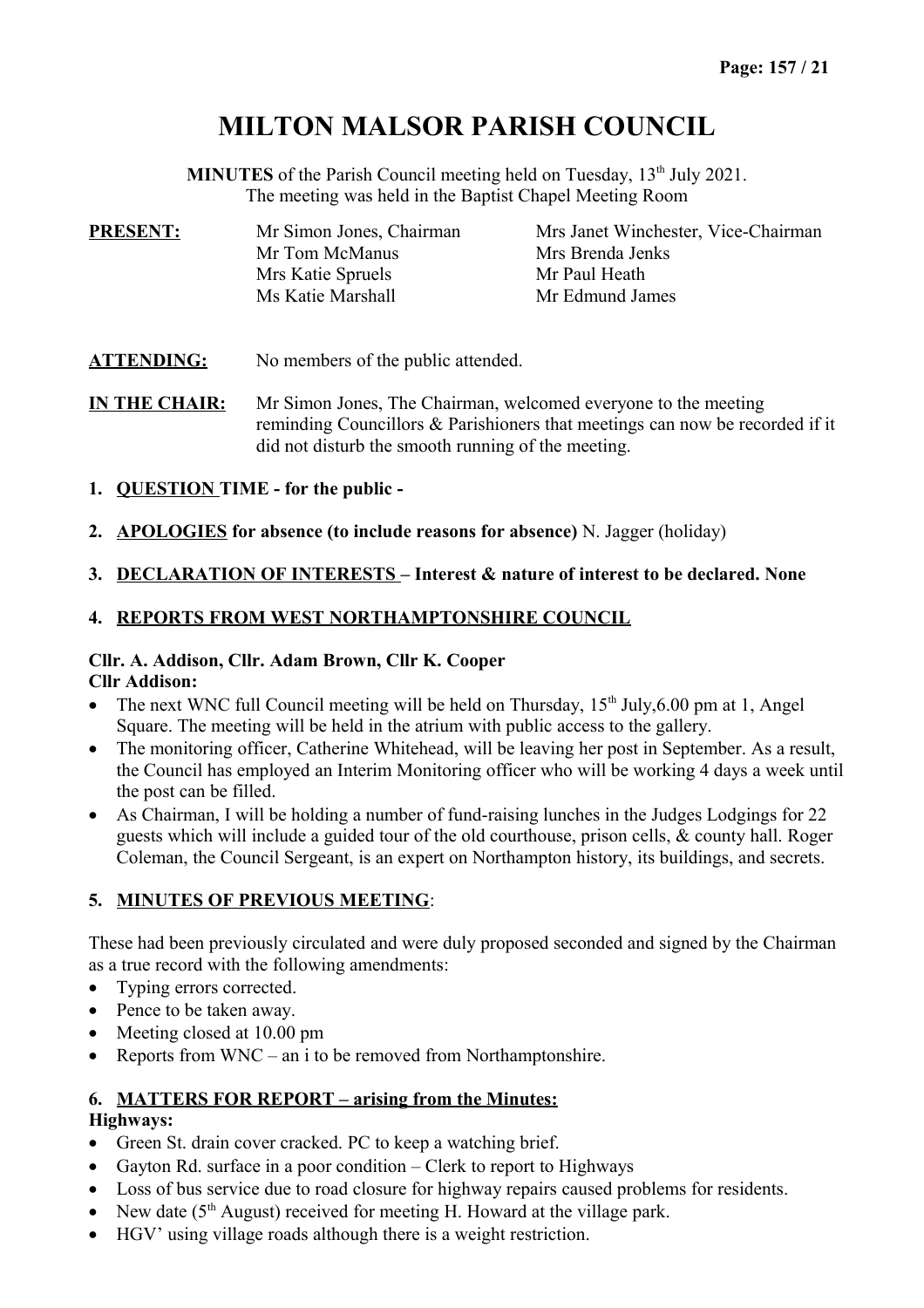# **Lighting –** Fault report

- Lamp reported out opposite the school vehicle entrance.
- PL23 in Green Street is flickering.

# **Village Maintenance / Environment Issues**

• Rats in the village – reported to WNC Environmental Health. Clerk to ask for a report on their findings.

# **Village Park**

- Rubber pellets have been spread under play equipment
- The Hope seat has been installed.
- Crawl tunnel blue interior peeling
- Climbing frame has a hole which needs looking at.
- Joe Brandom ask him to look at back park gate.

### **7. CORRESPONDENCE – Received & Sent Received from**

- 1. T. McManus damaged street sign. Matter has been passed on to the technical support team at WNC who will replace the sign & state it does not appear to be in a suitable location. Officer will find a more suitable place for the sign.
- 2. Came & Co Refund for the damaged seat in Rectory Lane  $\omega$  £740.50 has been sent to the PC bank account.
- 3. K. Austin Flooding in Rectory Lane.
- 4. J. Treharne
	- **a) Remembrance Sunday query.**
	- Clerk to query if there is a vicar available to hold a service in Church & at the War Memorial
	- PC normally arrange a wreath, road closure permission  $\&$  signs, someone to play the last post.
	- The Church has arranged for members of the armed forces to lay the wreaths, cub scouts, refreshments in the village hall.
	- **b) Church footpath query**
	- Clerk to write to Mrs Treharne with a copy to the vicar & the Diocese, explaining the Parish Council's position.

# **Sent to**

- 1. C. James, Grand Union Housing Query regarding using Raynsford House for PC meeting. Reply received – Not at present.
- 2. C. James, Grand Union Housing Request for overgrown bush in Stockwell Way to be cut back. Reply received – Will send maintenance out  $\&$  will check other sites.
- 3. K. Divine query if village hall is vacant for PC to hire. Reply received from D. Brogden hall is booked on Tuesdays.
- 4. Fix My Street deep potholes reported under the railway bridge & cracked road surface on Collingtree Road.
- 5. J. Brandom request for quote to repair park side gate. Quote received: £400.00 + VAT = £480.00. Price includes materials, labour & waste removal. Agreed to accept quote.
- 6. WNC Environmental Animal & Pest Service request for a rat inspection to be undertaken. Reply received – a free inspection will be conducted.
- 7. H. Howard Request for new date to meet regarding safety measures by village park. Reply received:  $5<sup>th</sup>$  August at 12 noon offered & accepted.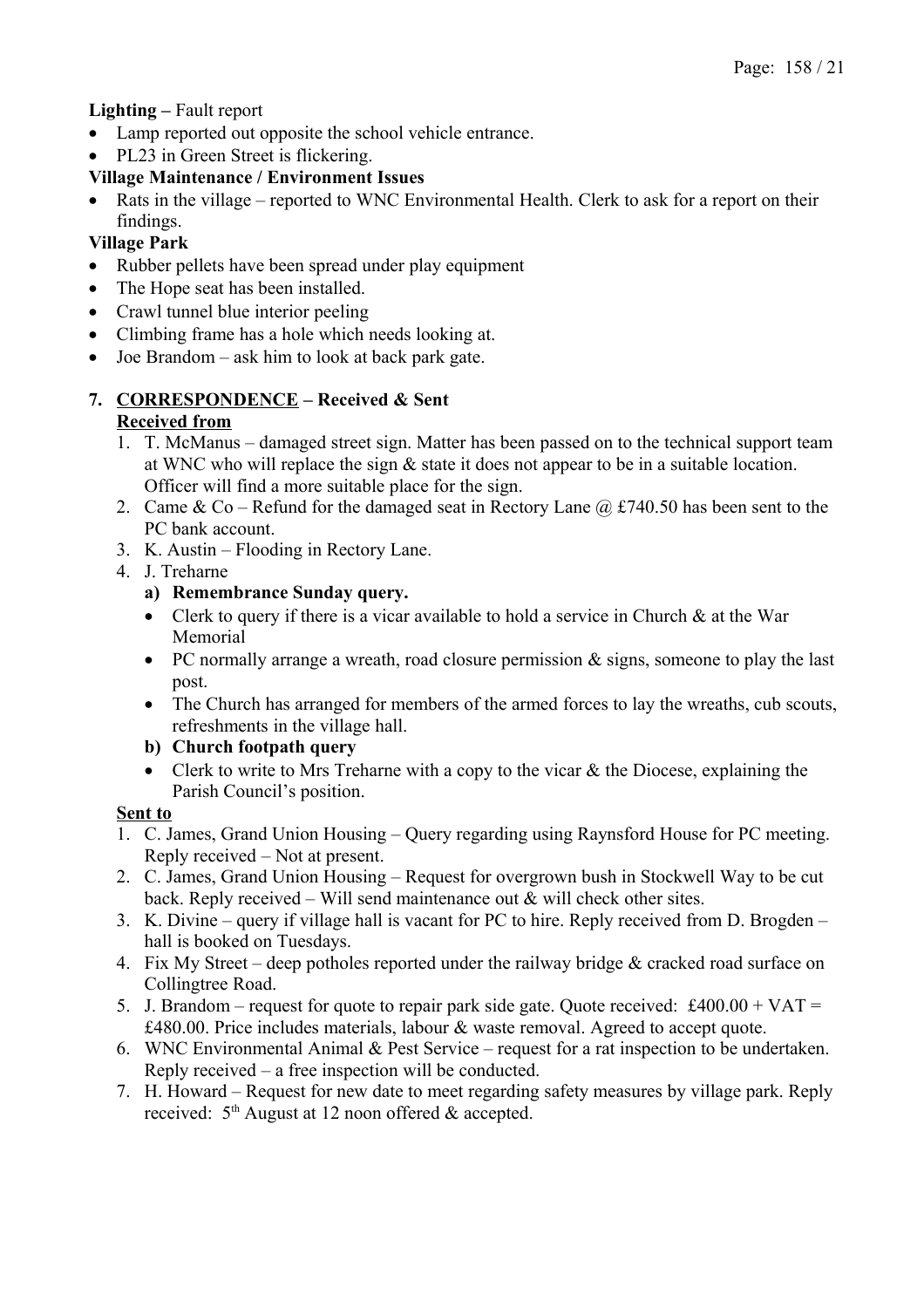| 8.<br><b>FINANCE</b>          |                                 |            |            |
|-------------------------------|---------------------------------|------------|------------|
| <b>Bank Balances</b>          | Current A/C                     | £200.00    |            |
|                               | Savings A/C                     | £36,523.73 | £36,723.73 |
| Funds held in the savings a/c | a) Park Account                 | £4,709.62  |            |
|                               | b) Rail Freight Account         | £4,885.00  |            |
|                               | c) Reserve Fund                 | £10,500.00 |            |
|                               | d) Future Parish Elections      | £1,500.00  | £21,794.62 |
| <b>Money Received:</b>        | Donation – seat in village park | £743.00    |            |
|                               | <b>Bank</b> interest            | £0.34      |            |

#### **Accounts to be paid:**

It was proposed, seconded & resolved to pay the following invoices:

| Cheque<br>No. | Payee                | <b>Information</b>       | <b>Amount</b> | <b>VAT</b> | <b>Total</b> |
|---------------|----------------------|--------------------------|---------------|------------|--------------|
| 2417          | <b>HMRC</b>          | Clerk's PAYE             | 68.20         |            | 68.20        |
| 2418          | E. ON                | Lighting supply          | 201.36        | 10.07      | 211.43       |
| 2419          | R. Fletcher          | Gardening / tree works   | 305.00        |            | 305.00       |
| 2420          | Earth Anchors        | Donated seat             | 743.00        | 148.60     | 891.60       |
| 2421          | Allseasons           | Grass mowing             | 1030.00       | 206.00     | 1236.00      |
| 2422          | E. ON                | Lighting maintenance     | 174.32        | 34.86      | 209.18       |
| 2423          | S. Jones             | 3 x Zoom meetings        | 43.17         |            | 43.17        |
| 2424          | A. Addison (Clerk)   | Salary & Expenses        | 273.34        | 62.28      | 335.62       |
| 2425          | Milton Football Club | Hire of room x 2         | 36.00         |            | 36.00        |
| 2426          | Play Bark            | For village Park         | 530.00        | 106.00     | 636.00       |
| 2427          | <b>SNAS</b>          | Neighbourhood Watch subs | 25.00         |            | 25.00        |

### **Finance – To Note:**

Agreement to pay invoices received during the August break. 3 Parish Councillors to agree payment.

#### **9. PLANNING**

#### **For Information Only:**

- WNS/2021/0948/DCOR, NGRFI at M1-J15, Lighting for rail terminal
- WNS/2021/0747/DCOR, NGRFI at M1-J15, Rail infrastructure
- Neighbouring Authority WNC/21/00025/WASFUL, Wootton Landfill Site, London Rd. Construction & use of a methane stripping plant, control cabin, ancillary infrastructure
- WNS/2021/0928/TCA 67 Green Street, T1 Larch tree, reduce by 2m & pull back from school boundary.

#### **SEGRO J15 SRFT**

- Report from the meeting on  $6<sup>th</sup>$  July 2021 by S. Jones
- The site works are progressing well.
- New services are being designed & installed to run under the M1.
- Bund to screen the terminal will be constructed in Summer 2021.
- Community fund only 1 application received to date.
- Site visit requested.